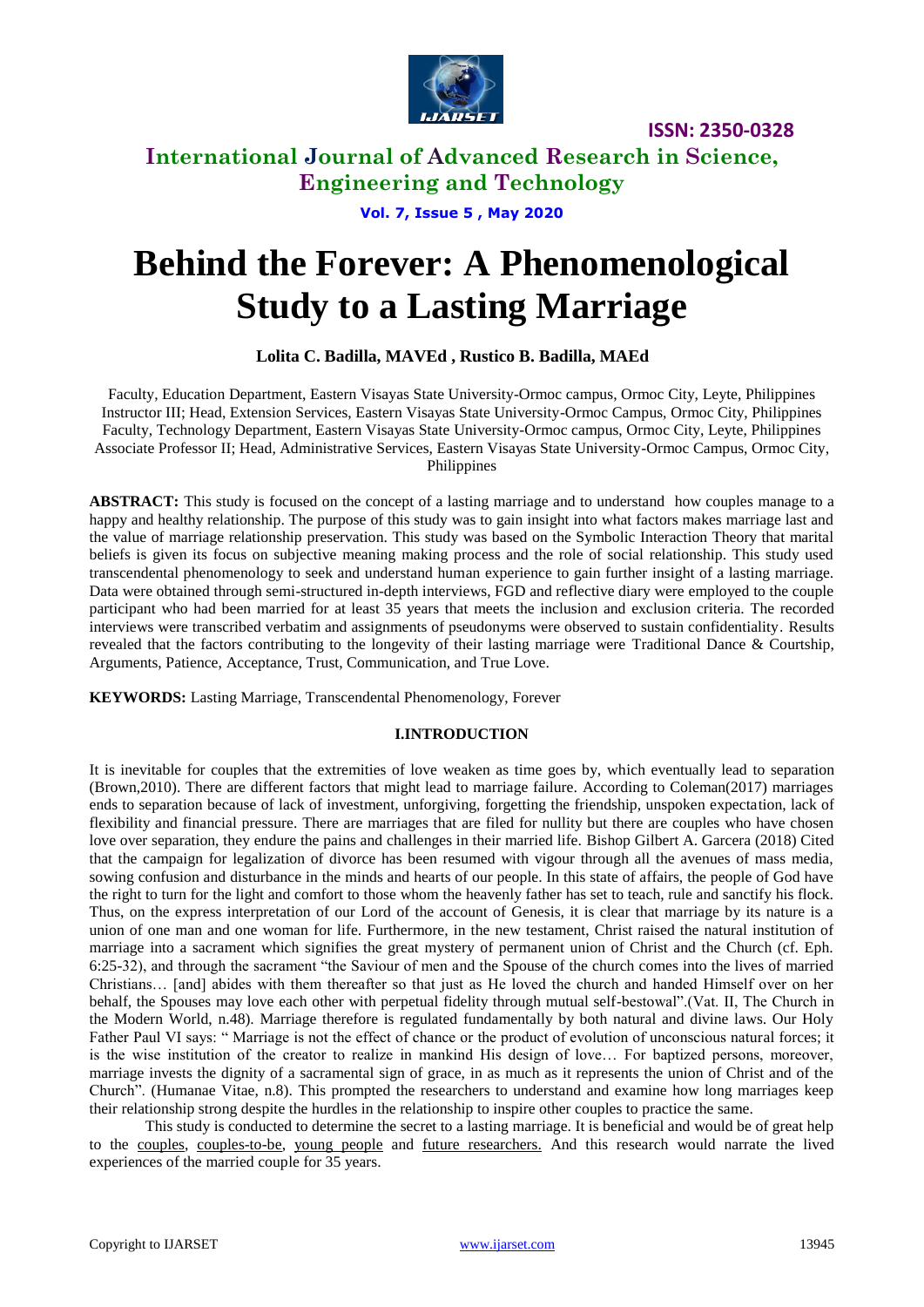

# **International Journal of Advanced Research in Science, Engineering and Technology**

## **Vol. 7, Issue 5 , May 2020**

### **II. SIGNIFICANCE OF THE STUDY**

The aim of thestudy is to document the secret of a lasting marriage that will give the readers an insight on how to treasure their marriage and its significance to a happy and healthy married life. The result of this study will benefit the following: Married couples, Couples to be, Researchers, Teachers/Mentors, Pre-Cana Lecturers and the Religous Community. The study of literature survey is presented in section III, Methodology is explained in section IV, section V covers the experimental results of the study, and section VI discusses the future study and Conclusion.

#### **III. LITERATURE SURVEY**

This study was based on the Symbolic Interaction Theory. This theory has been popular among those who study marital bel

iefs given its focus on subjective meaning making and the role of social relationship in this process(Brown 2010).

Richard L Morgan. Believes that Jesus speaks against divorce, but the opinion of some new testament scholars the Lord is speaking in behalf of the oppressed being the women. If we recognized sin without removing the evil spirit, then we need to discover and learn the power of healing in his comfort.

Katherine S Cain. Described that people lack of awareness on the current divorce law and the fault-based system. If the previous experience is denuded and bald then a more meaningful and realistic reforms could be made.

Frederick Styles. Noted that God's plan for marriage is procreation of children and love between husband and wife. the top three reasons for Christians divorcing are adultery, communication and abuse(physical and emotional).Cindy Beall. Claimed that God's power to bring back life in spite of pains caused by betrayal is possible, ask God's guidance, counselling and prayer group when the act of fooling appears to heal the family from the turmoil of deep sadness and embarrassment to rebuild trust and relationship and to protect a marriage.

#### **IV. METHODOLOGY**

To document the secret of lasting marriage of the couple participants who have been married for 35 years or more, Moustakas Method, Colaizi and Manen's hermeneutic approach were utilized. Three couple informants were purposively identified that meets the inclusion and exclusion criteria to take part the interview process utilizing the open-ended researcher developed guide questions. Interview was recorded and later transcribed verbatim. Thematic analysis were used to identify emerging themes. The participants of this study are the selected married couples who have been together for 35 years or more from Ormoc City, Leyte, Philippines. The method outlined by Lysac et al was used by the researchers. In-depth interview Focus Group Discussion, Reflective Diary and observation were the tools used for data gathering. The interview was recorded face-to-face in a quite room and only the participant, interviewer and the recorder were present. The interview composed of open-ended questions to delve deeply into a particular event, issue, or context that will answer to the following questions. What is the secret of their lasting marraige? What are their good practices as a couple in overcoming challenges in life? An unstructured conversational data collection approach was used. During the interview, participants were asked to recall cases were they could consider it as positive or negative effects on their married life . In addition, the researcher observed confidentiality at all times through assignments of pseudonyms. Recorded interviews were transcribe verbatim among five participants with similar experience. Exhaustion of data was reached signaling researchers caseation to collect information. (Lysack, C. et, al.)

#### **V. EXPERIMENTAL RESULTS**

The study reveals 7 major themes; Traditional Dance & Courtship, Arguments, Patience, Acceptance, Trust, Communication, and True Love.

#### Discussion

Theme 1. Traditional Dance and Courtship. According to some couples, they met because of bayle. Bayle is a traditional dance in the Philippines which is very popular even up to the early 80's and they also followed the traditional way of courtship before they become an official couple. Courtship in Filipino tradition gives huge importance on the value of respecting women and their families. The man cannot just approach the lady in the streets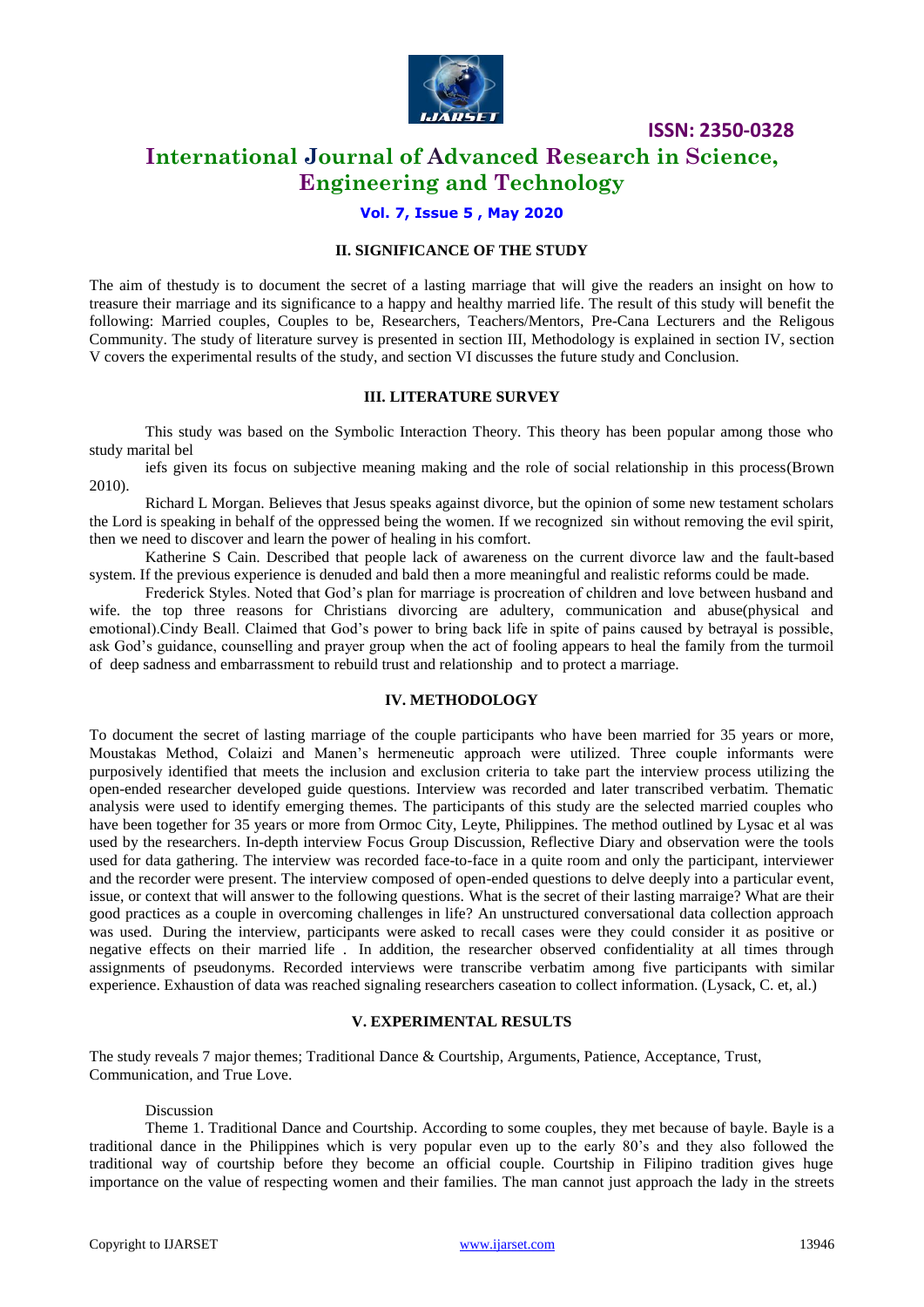

# **International Journal of Advanced Research in Science, Engineering and Technology**

# **Vol. 7, Issue 5 , May 2020**

and ask for number or personal information, but a real man has to ask permission from the parents and pass the traditional trials given to the man before he is recognized by the family of the woman.

Theme 2 Arguments. Some couples live together peacefully and happily but in reality, they also experience fights and huge arguments within their marriage. All relationships come with struggles and in this case marriage comes with huge fights that may either bring harm to both person or do good and eventually strengthen the foundation of the marriage itself. The couple said that they see arguments as an ingredient in making their marriage a healthy and a lasting one.

Theme 3 Patience. Through the years the couples have remained together for 35 years or more. This shows that the couple possessed a great amount of patience in all aspects from time to time. The participant said that their relationship was thorough in understanding each other and made it through time of being in love together. The wife proclaims that relationship as couples proved that patience is an important ingredient for a longer marriage. They stated that it requires patience to see who really your partner is. It was not easy to gain patience in times of complications but the couples' eagerness for the betterment of their family made them overcome the passing challenges that faced them.

Theme 4 Acceptance. Marriage is not always smooth sailing. According to some experiences, one secret is accepting that both good and bad things will happen whether we like it or not. The participant stated that their relationship was complicated because there are things that they have realized later on in marriage. They know the person more after living together which sometimes results to misunderstandings but it doesn't make their love to one another lesser. They accepted their fate and accepted one's weakness and strengths. Acceptance is not easy, it doesn't come naturally but because of it we are able to realize and learn.

Theme 5 Trust. In a marriage, trust is very crucial towards the development of one's marriage. It takes lots of process to be done in order to fully obtain and justify your love for one another. The couple stated that there's a point in their life that they almost separated because the husband was a chick magnet. And now who would have thought that they are together for 35 years. Behind their love for each other there is trust working in their relationship. Trust is one of the foundation of love but also the most difficult to obtain.

Theme 6. Communication is a requirement for relationship according to the couple, not just a mere communication but a mature one. It is where you fully understand the reason why in different side even though it is not convincing and right for you. The couple also said that if you love someone, use your words and your actions to communicate it because communication will lead to a happy and healthy marriage.

Theme 7. True Love. The reasons given by a couple may vary from the need for *a blessing from God, to legitimize their union, or for the children's sake*. But one reason that cannot be discounted is that they have decided to get married because of the love that they have for one another. **Love** is the reason for marriage. Other than this particular reason the decision for marriage is questionable. Since the reason for marriage is love then the couple should understand what true love is. Love is not just an emotion that one feels for others. Love is action. It cannot just remain as an emotion. It needs action for love to work. Action is needed for marriage to work. Love is not boastful. Couples may come different cultural background, educational attainment, status, and upbringing. We should not show superiority to the other if one is lower stature. It may happen that because one is better educated or financially well of that one become the center of the family. Love should not be arrogant. In all things, the couple are equal in the family. More so the need to show one's love for the other is by way how one treats the other who lacks knowledge, who is weak in their disposition in life. We should not be proud but should learn to be humble. Love is not a rude. When we love, we become gentle. We become gentle in our words and action. There is no harshness. We talk to a baby gently. We hold a baby gently. Couples should do the same to each other. When we love a person, we do not want that person will suffer. It is not just about the gentle words and actions but also to be able "to speak word of comfort, strength, consolation, and encouragement."

Love is generous. Couples should be able to give all of their selves to each other. They should not think for one moment that they give in order to receive. Rather, think of what one can give to the other. True love can make one lay down one's life for the other. Love is not irritable or resentful. Be angry but do not sin; do not let the sun go down on your anger (Eph 4:26). We can be angry but we should not act out our anger. And if ever anger is not controlled, if tempers flare, then "do not let the day end without making peace in the family." we cannot harbor ill feelings towards the other. It will only cause pain and suffering for the couple. Violence has no place in a home. Do not be overcome by evil (Rm 12:21). *Love forgives*. Father forgive them; for they know not what they do (*Lk 23:34*).